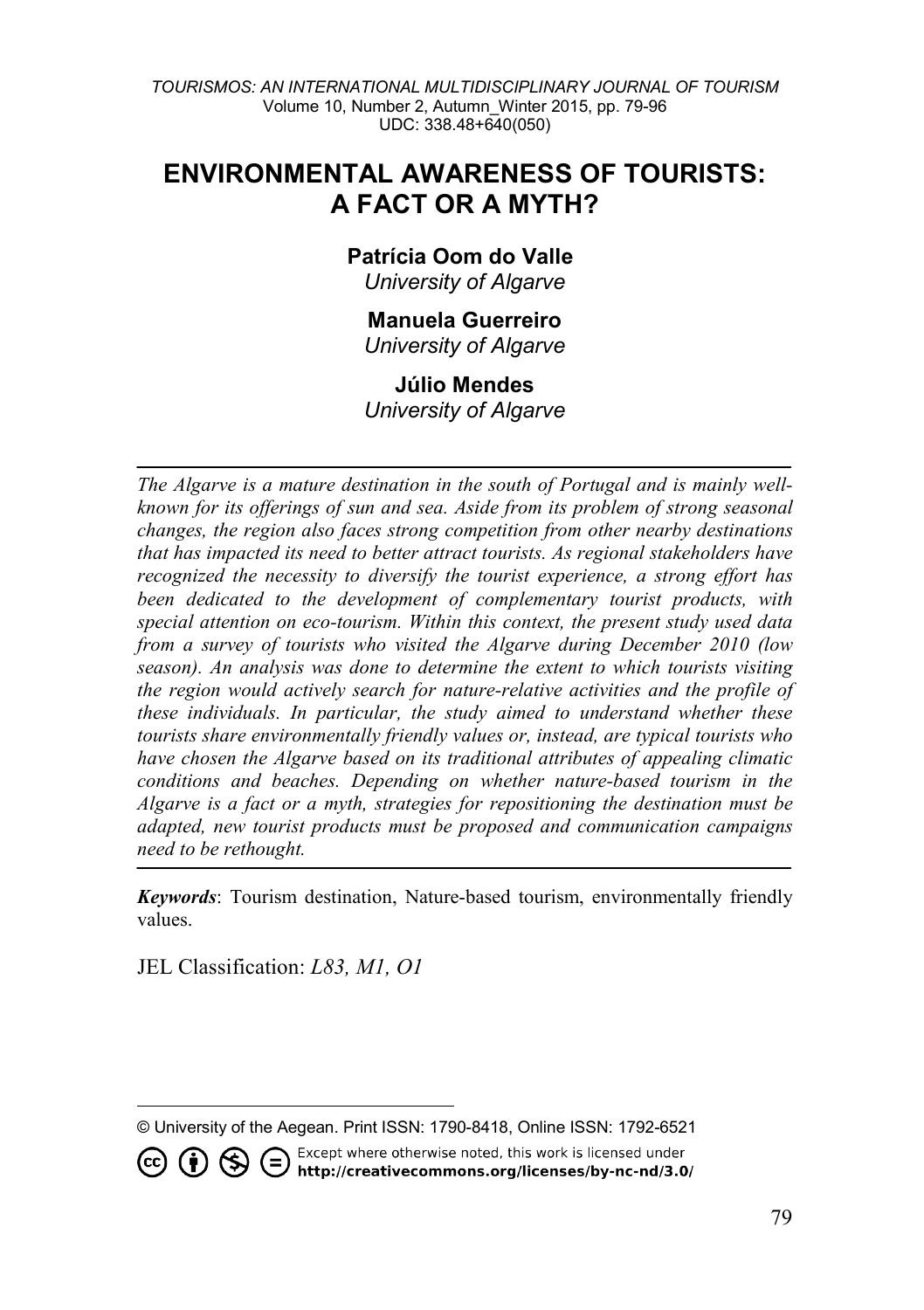#### **INTRODUCTION**

Since the 1980s, seaside destinations that have conventionally offered the product of *sun and beach* have felt the need to become more competitive, as they faced a strong seasonality problem and had to adapt their offerings to the new motivational tendencies of tourists (Valle, Guerreiro, Mendes and Silva, 2011). In fact, tourists nowadays are more proactive and search for more authentic and diversified experiences (Gale, 2005), which forces destinations to rethink and restructure what they have to offer (Sedmak and Mihalic, 2008). Nature-based tourism has recently received attention among mass tourism destinations as a complementary product to *sun and beach*, especially during the low season (Valle *et al*., 2011).

This reality applies to the Algarve, which is the most important tourist region in Portugal, and is usually seen as a seaside destination. Like other costal destinations, and due to its climate conditions, *sun and beach* is its most important tourist product (Valle, Pintassilgo, Matias and André, 2012). However, the Algarve suffers from competition with destinations that have similar characteristics, such as Spain, Tunisia and Greece. Therefore, there has been a growing consensus among regional stakeholders that a more wide-ranging set of tourist products is necessary, especially products that take advantage of the inland of the region. Aside from beaches, the Algarve actually has a vast interior area that can provide exciting and rich experiences to tourists. Individuals, who want to explore natural resources or do nature-based activities, can go horseback riding, fishing, experience safaris, do nature walks and enjoy agricultural experiences. Local tourism authorities believe that there is a portion of tourists that is more environmentally aware and that wants to visit the inland areas, searching for nature-based experiences.

Using data from a survey conducted during the low season of 2010 in the Algarve, this study aimed to determine the extent to which this premise is a reality or, instead, whether it is a myth. It also endeavoured to provide a better understanding of the relevance of nature-based activities to the tourist experience in the region. Within this scope, four specific objectives were pursued. Firstly, the study intended to investigate whether tourists traveling to the Algarve visited the inland areas and, if that were the case, whether they were interested in alternative experiences that differed from the traditional ones associated with *sun and beach*. Secondly, it was intended to identify the types of nature-based activities that strongly interested these tourists. A third specific objective was to assess whether a visit to the inland areas was associated with more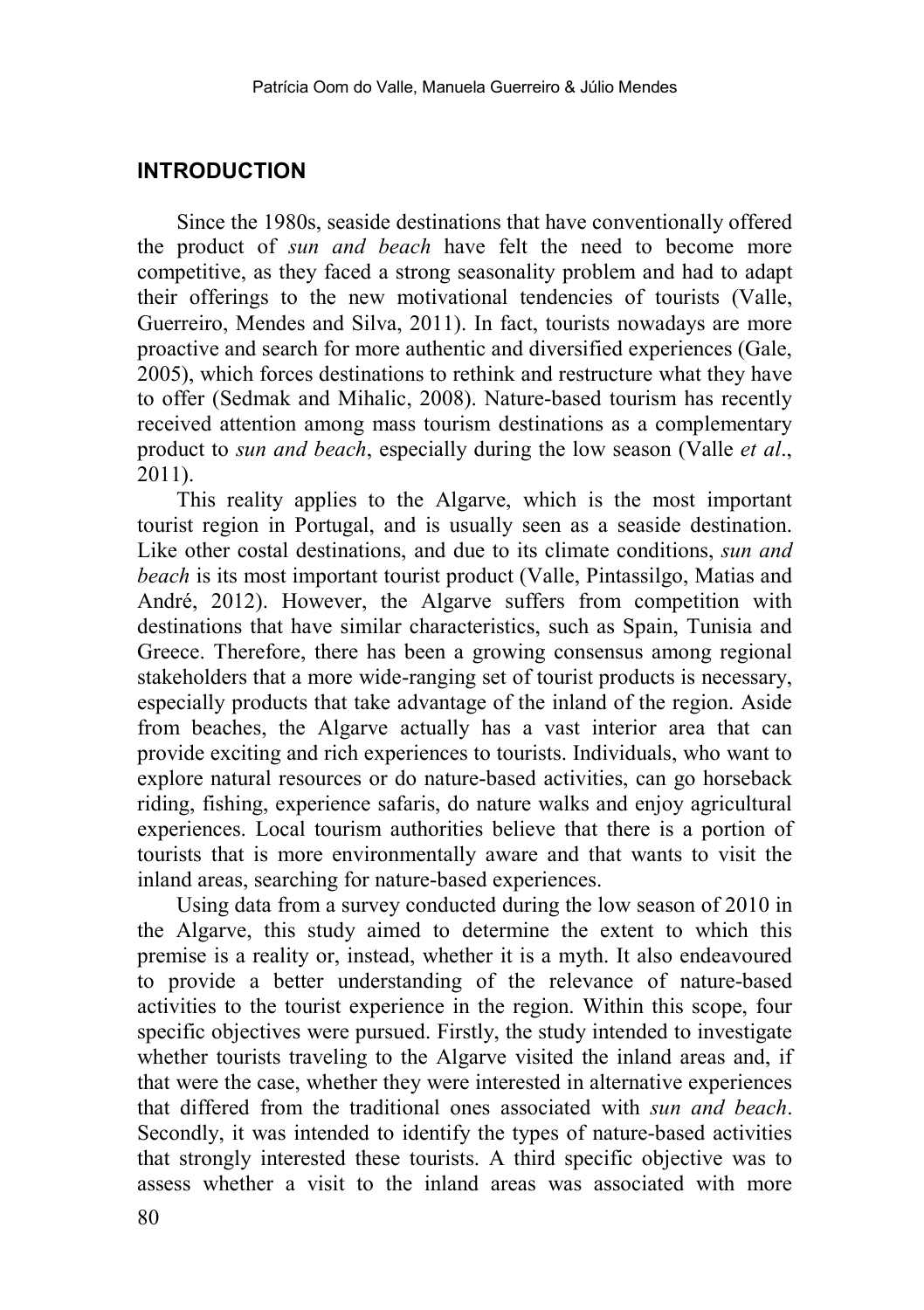satisfaction and willingness to revisit the area, as well as recommendations to the Algarve region. Finally, the study aimed to understand the extent to which nature and the countryside are important motivators for visiting the Algarve in comparison to other possible regions, especially among tourists who visit the inland areas.

The fact that the main motivator to visit destinations has been for decades identified as a mono-product (*sun and beach*, in the case of the Algarve) does not mean that tourists restrict their activities to a unique area and engage with only those that are offered in that area. If, on the contrary, the needs and expectations of "new" tourists are really changing and becoming more comprehensive, tourism destination planners should be aware of this new reality when they promote and manage their destination.

## **THEORETICAL BACKGROUND**

#### **Nature-based tourism**

According to Williams and Buswell (2003), tourism consists of three components that include travel, accommodation and participation in activities at the destination. Activities like hiking, nature photography, safaris or fishing can be considered as tourism activities that take place in a natural environment.

The erosion caused by traditional mass tourism has contributed to the growth of some specific forms of tourism, most of which are more environmentally friendly (Eadington and Smith, 1992). Furthermore, the lack of innovation in traditional mass tourism destinations has resulted in less attractive tourism products that have not considered the new requirements/desires of contemporary tourists. According to Akama and Kieti (2003: 73), "postmodern social and economic changes, especially in the developed countries in the north, have enhanced the value of natural areas and the promotion of nature-based tourism and recreational activities."

In this context, nature-based tourism activities have registered a growth rate that has ranged from 10% to 12% per year (Higgins, 1996; McKercher, 1996; Neto, 2003; Ties, 2007). The World Tourism Organization (WTO, 2002) considered these activities as a subcategory of global ecotourism and put forward that, in 2000, this subcategory represented a market of 10% to 15% of global tourism activity.

There has been no clear and consensual definition of nature-based tourism in the literature (Khan & Su, 2003). Initially defined as travel to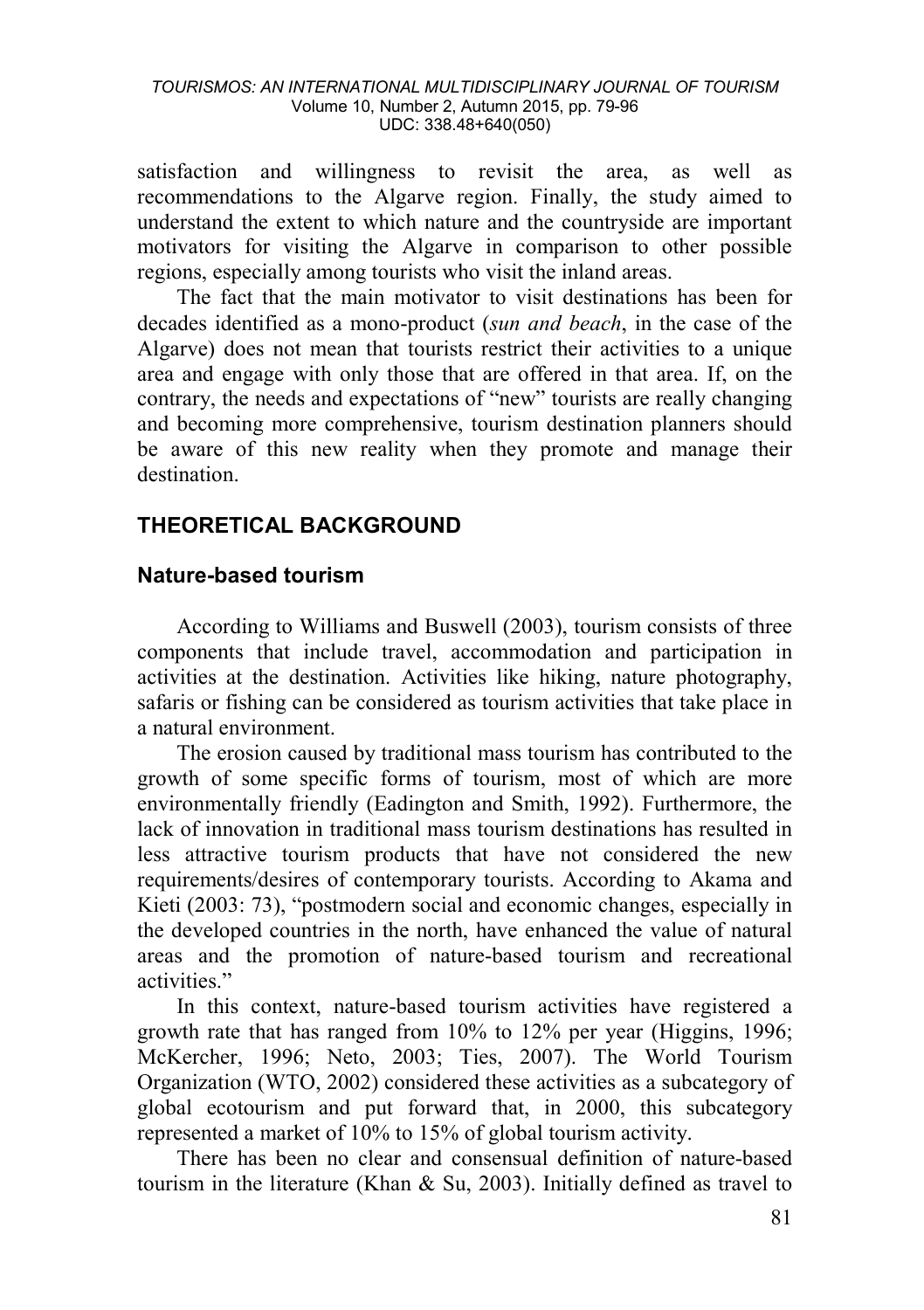undisturbed areas that require respectful considerations of nature (Boo, 1990), nowadays it includes other areas that can be affected by these kinds of activities, namely the environment, society, economy (Swarbrooke, 1999) and culture (Figgis, 1993) of the region.

According to Wilson (1992: 23), nature-based tourism is a "temporary migration of people to what they understand to be a different and usually more 'pure' environment." As Tangeland and Aas (2011: 822) pointed out, these include "tourism products that are based upon activities that take place in a natural environment." Many of the activities connected with nature-based tourism can be enjoyed free of charge and include tourism products like trekking, hiking, rafting, climbing, nature photography, wildlife safaris and camping. Tangeland et al. (2013: 364), in turn, considered nature-based tourism as a "specific type of rural tourism." Other researchers have used synonymous terms like ecological, sustainable, green, alternative, responsible or mountain tourism.

The increasing number of visitors who have been interested in these kinds of activities has contributed to diversifying the forms of naturebased tourism activities (Poon, 1993; Urry, 1990). This phenomenon has led to an increasing concern about the negative impacts of tourism on some especially fragile environments (Buckley, 2007). As Lindberg and Hawkins (1993) pointed out, it is vital to achieve a balanced use of natural resources in order to ensure its conservation and, at the same time, the well-being of local residents. Fillion, Foley and Jacquemont (1994) emphasized that this kind of tourism requires responsible behaviour from visitors, who must be environmentally conscious.

#### **General environmental awareness**

The problems raised by modern society about our natural environment are well known, with ozone depletion, acid rain and deforestation being only a few examples. A more widespread concern with environmental issues has developed as the breadth of general ecological problems has been increasingly brought to the public's attention. Diverse measuring instruments have been proposed to evaluate general environmental awareness (Maloney and Ward, 1973; Maloney, Ward and Braucht, 1975; Weigel and Weigel, 1978). Nonetheless, as Stern et al. (1995) discussed, the New Environmental Paradigm (NEP) Scale (Dunlap and Van Liere, 1978) is the most extensively used scale. The NEP Scale "measures a constellation of attitudes that represent the respondents' adherence to a worldview of the relationship between humanity and the environment" (Vining and Ebreo, 1992: 1582). The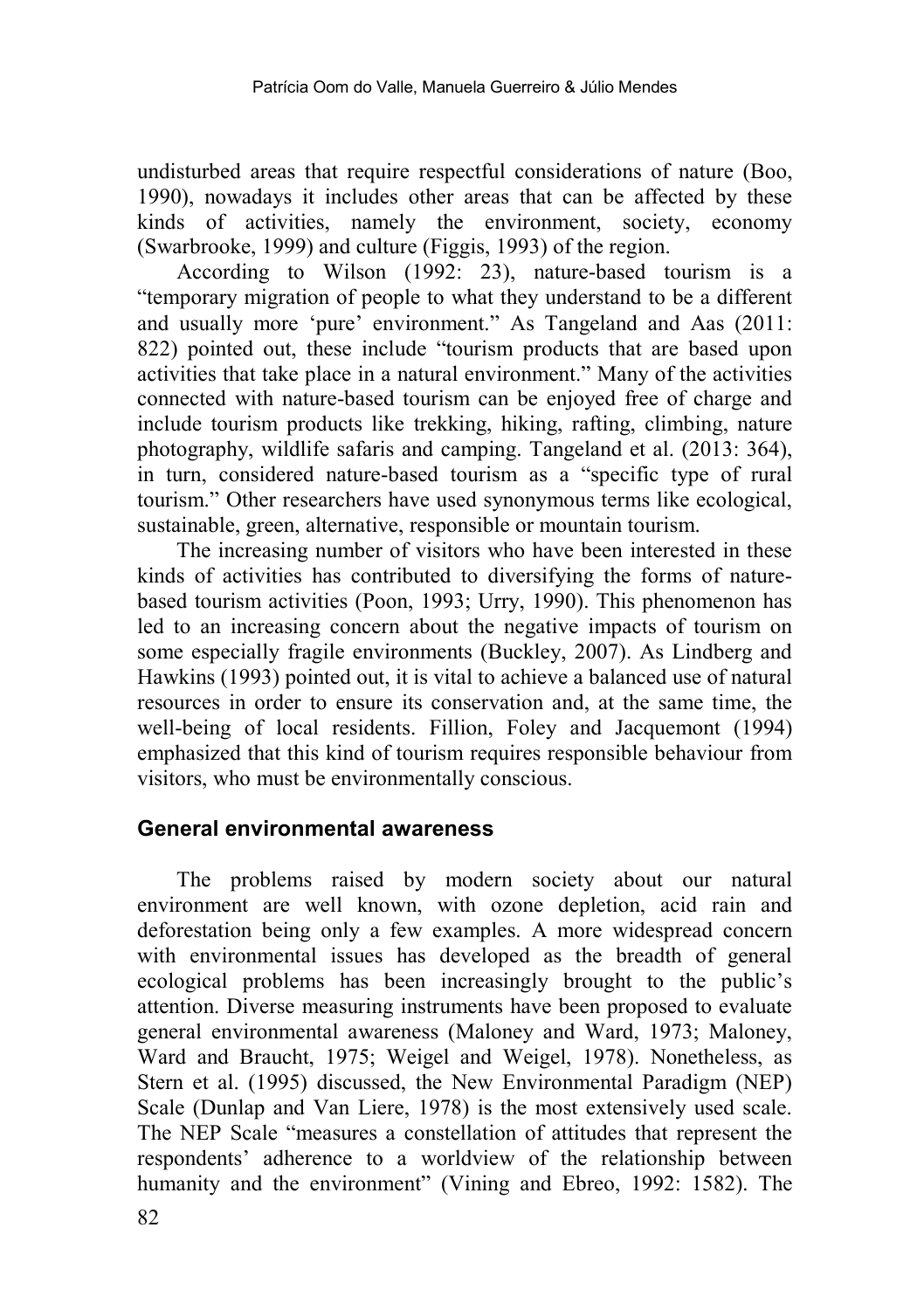NEP arose in opposition to the Dominant Social Paradigm (DSP) (Dunlap and Van Liere, 1978), which highlighted progress and growth instead. The NEP Scale was first proposed as a unidimensional measure with 12 items, but additional research has shown that it is a multidimensional concept (Albrecht, 1997, Noe and Snow, 1990; Shetzer, Stackman and Moore, 1991). Consequently, subsets of NEP items were considered in some studies as measures of three different dimensions: balance of nature, limits of growth and humanity over nature (Albrecht, 1997; Valle, Reis, Menezes and Rebelo, 2004; Valle, Rebelo, Reis and Menezes, 2005; Vining and Ebreo, 1992).

In the tourism literature, Dolnicar, Crouch and Long (2008) have provided a good review of the characteristics of environmentally friendly tourists and concluded that most studies in this field are focused on the ecotourism sector, and have ignored the results of environmental behaviour from other research areas, such as psychology. In a more recent study, Dolnicar (2010) proposed that both socio-demographic and psychological factors are predictors of pro-environmental behaviour. In particular, this study showed that income and moral obligation affect the environmentally friendly behaviour of tourists on vacation. In another recent study, Mehmetoglu (2010) showed that, in a holiday setting, environmentally friendly behaviour was associated with the following characteristics: gender (female), household income, political orientation (liberal), environmental concern and personal environmental norms. On the contrary, fun and excitement values negatively affected proenvironmental behaviour. However, the studies that we reviewed on the environmental awareness of tourists did not reveal the extent to which these and other factors affected their search for nature-based tourism activities.

## **METHODS**

## **Setting**

Located in the south of Portugal, the Algarve is the most important Portuguese destination for tourists, as it is well-known for its sun and sea. As a result, this region's economy has become strongly dependent on the tourism industry. Although the climate conditions and beaches represent the main motivating reasons for visiting the region, the Algarve also offers interesting attributes that appeal to tourists, namely historical, cultural and architectural heritage; gastronomy attractions and natural and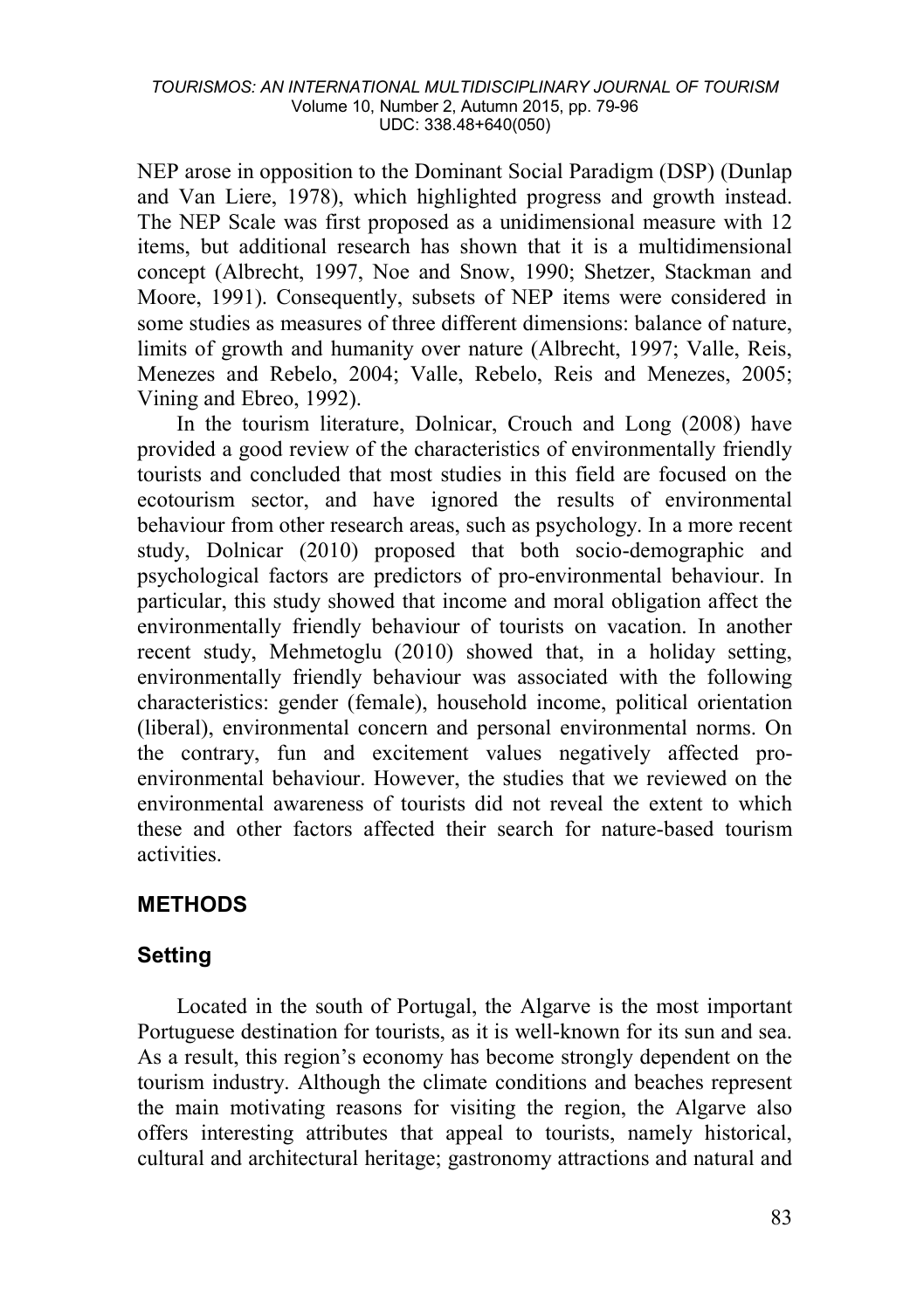rural landscapes (Mendes et al., 2011; Valle, Silva, Mendes and Guerreiro, 2006; Valle, Guerreiro and Mendes, 2010).

The Algarve has recently started to invest in a diversified set of products that is considered as strategically important for reducing seasonality problems and enabling accommodation units to maintain a reasonable occupancy rate throughout the year. Complementary products include golf, nautical tourism (which would take advantage of the marinas and port facilities), international conferences, culture-oriented tourism, health tourism and nature-based tourism (PENT, 2013). Authorities believe that this strategic diversification could potentially attract more tourists and/or encourage an increase in the average length of stay and daily expenditure (PENT, 2013). These aspects bring challenges to Destination Management Organizations (DMO) that need to understand tourists' receptiveness to new products and offer. While previous studies had already provided some insights on the importance of cultural offer in this type of destination (Valle et al., 2011), the remaining possible products, including nature-based tourism, are scarcely studied. In this sense, this study provides a first attempt to comprehend to what extent the type of tourist who visits the inland of the region really has a specific profile (motivations to visit the region, preferences regarding tourism experiences and degree of environment awareness), different from the typical "seaside" tourist.

#### **Questionnaire and data**

The data for this study came from 384 questionnaires that were given to foreign tourists who visited the Algarve region during the winter months in 2010. The sample size was determined based on the most conservative estimate of the sample proportion ( $p = 0.5$ ), a 95% level of confidence and a maximum sampling error of 5% (Vicente and Reis, 1996). Two interviewers applied the questionnaire to tourists leaving the region at the Faro International Airport while they were checking out. The interviewers were suitably identified and the study's purposes were explained to the respondents. Data was collected using a systematic sampling procedure.

The questionnaire included four sections of interest to this study. Section I aimed to identify the motivations for tourists to visit the Algarve; section II sought to understand their environmental awareness using the NEP, which is composed of 15 items (Dunlap and Van Liere, 1978); section III investigated the activities that the tourists took part in during their stay and section IV included questions about their socio-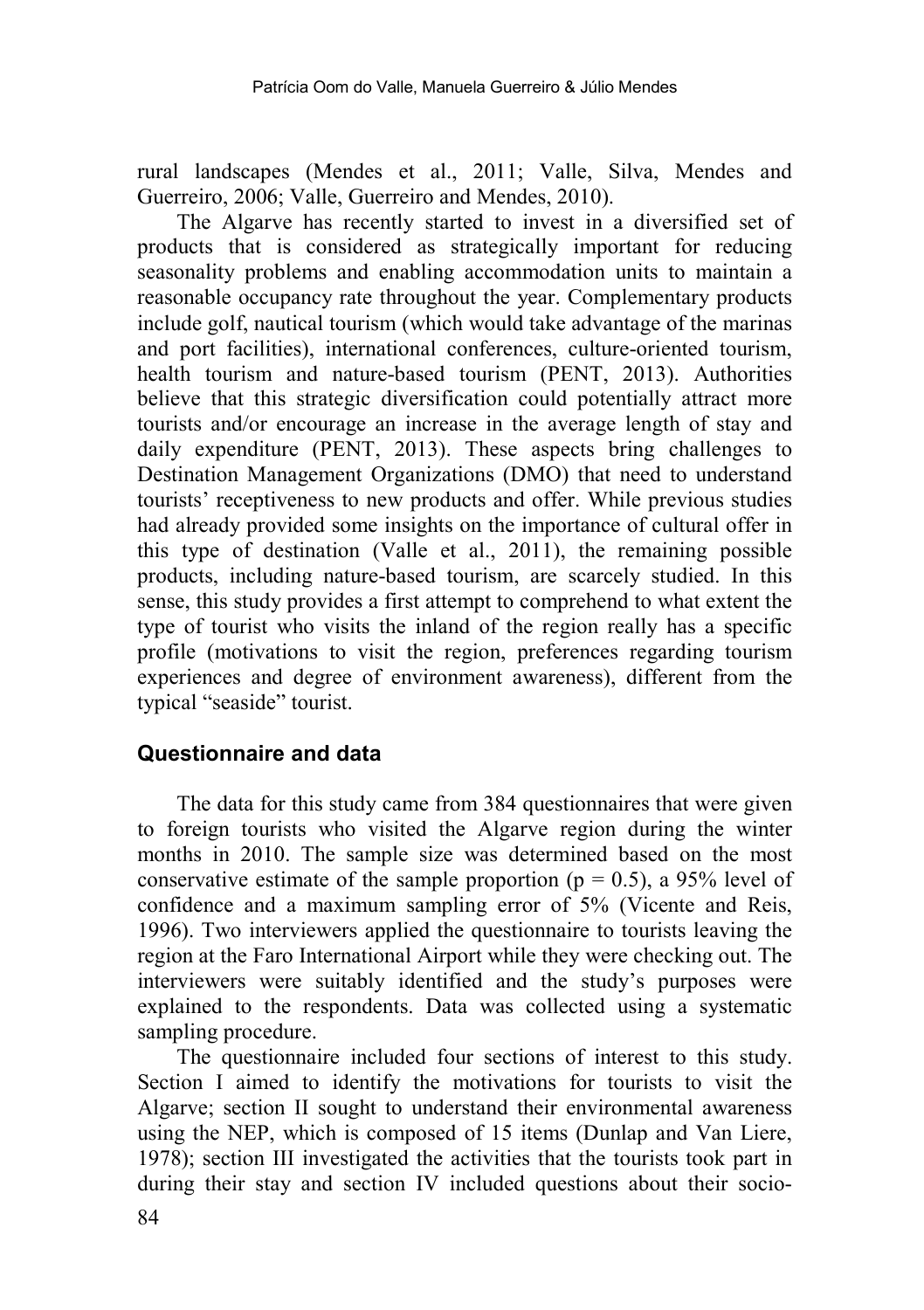demographic characteristics (gender, age, nationality, marital status, educational qualifications and employment situation).

#### **Data analysis methods**

Data analysis included a preliminary descriptive analysis of the relevant questions that attended to the specific objectives of this study, in particular those that outlined the profile of the respondents and described their visit to the Algarve. Then, an Exploratory Factorial Analysis (EFA) was applied to the items that measured their environmental awareness to reduce the dimensionality of the original data set (15 items). To assess the reliability of the identified factors, Cronbach's alpha coefficients were calculated.

## **RESULTS AND DISCUSSION**

## **Overall sample profile**

The sample had the following socio-demographic characteristics: 54% were women and 46% were men. The age ranged from 16 to 82 years, with the majority of respondents (61%) ranging from 45 to 60 years old or older. The average age was 48 years, with a standard deviation of 17. The median age was 50 years and the mode was 65 years. Seventy percent of the 384 tourists who were interviewed were from the UK while 9% were from Germany, which was the second most represented country. In terms of professional status, 49% were still working, while 21% were retired. The marital status data illustrated that 66% were married, 26% were single and 7% were divorced. Most participants had a higher education degree (57%) and 40% had a secondary education degree.

Results detailing the tourist experience in the Algarve showed that 77% of the respondents had visited the region previously and only 23% was visiting the Algarve for the first time. The types of accommodation that they chose consisted of apartments (38%), hotels (21%) and their own properties (19%). Rural tourism was the least popular reason for the trip (selected by only 1% of respondents). The internet (41%) and travel agencies (17%) were the most common accommodation booking methods. Most respondents stayed at the destination for a week (54%), with an average stay of 12 days (standard deviation: 8 days). The median and mode were 7 days. In terms of the transportation methods used within the region, 31% of respondents rented a car, 20% preferred to use the bus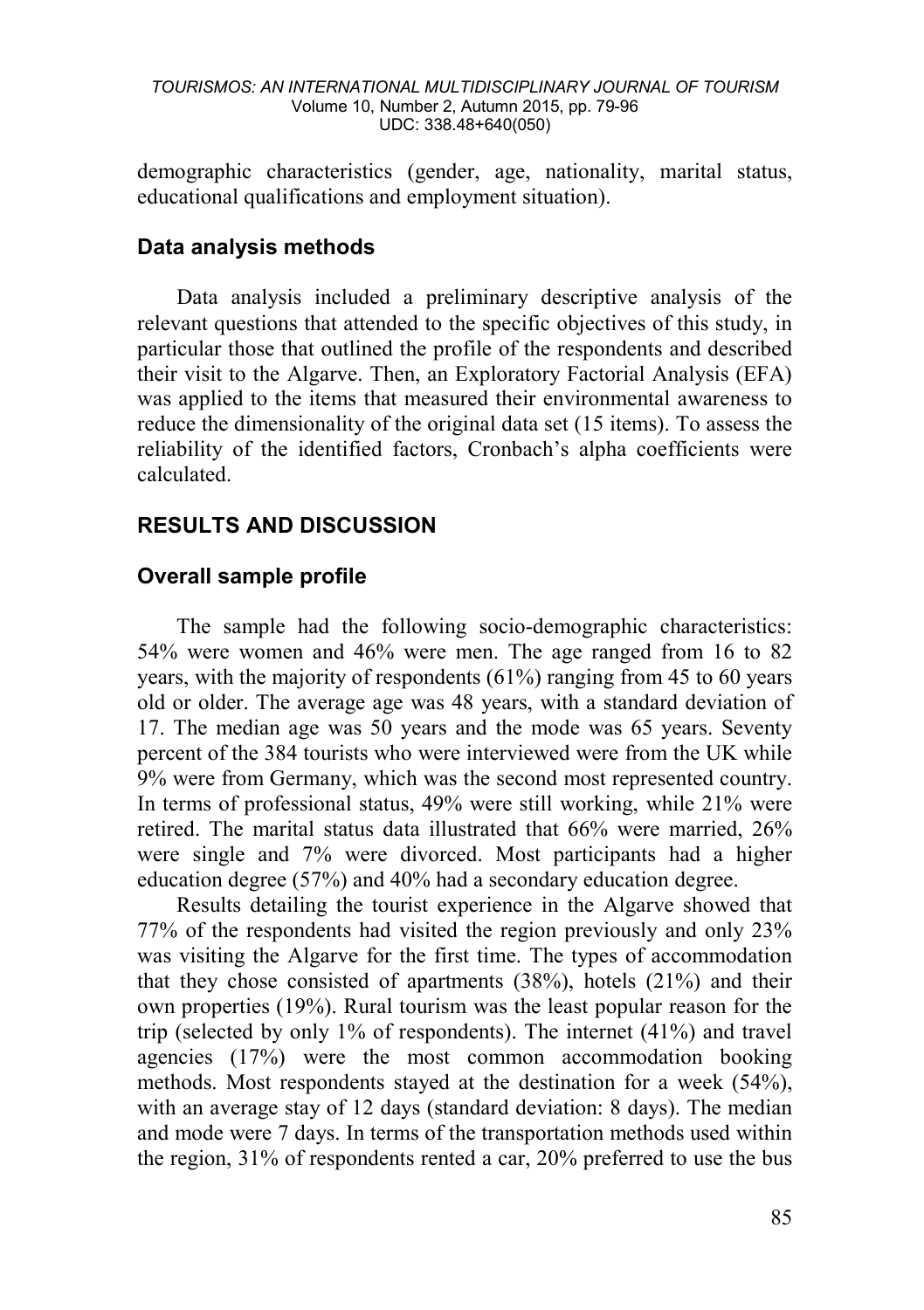and 20% had their own car. The train was chosen by only 7% of respondents.

#### **Visit to the Algarve**

Most tourists stayed in coastal municipalities (63%), with Albufeira, Loulé and Portimão together hosting 40% of respondents. While all respondents visited the coastal area of the Algarve, 68% visited the inland region, with the most visited places located in the municipalities of Monchique, Silves and Loulé (Figure 1).



**Figure 1.** Areas Visited in the Inland of the Region

Among the tourists who visited the region for the first time (38.8%), only 13.1% travelled inland. This implies that, among the tourists who had visited the region one year ago (76.8%), 86.9% searched for experiences other than the Algarve's sun and beach product. Table 1 shows the activities that the tourists who visited the inland of the region (referred to as "inland tourists") and those that tourists who only visited seaside areas (referred to as "seaside tourists") participated in. The most common activities were "nature walks" and "gastronomic experiences," with these activities characterizing "inland tourists" more than "seaside tourists." These two groups of tourists also engaged in "pedestrian tours," "fishing" and "bike riding." Such results conform with previous research that have shown that activities and resources that could potentially become tourism products in the Algarve inland should also be considered as complementary tourism products in coastal areas since "seaside tourists" search for a more diversified experience as well (Valle et al, 2011).

While there were no statistically significant relationships between overall satisfaction with the tourism experience and visits to specific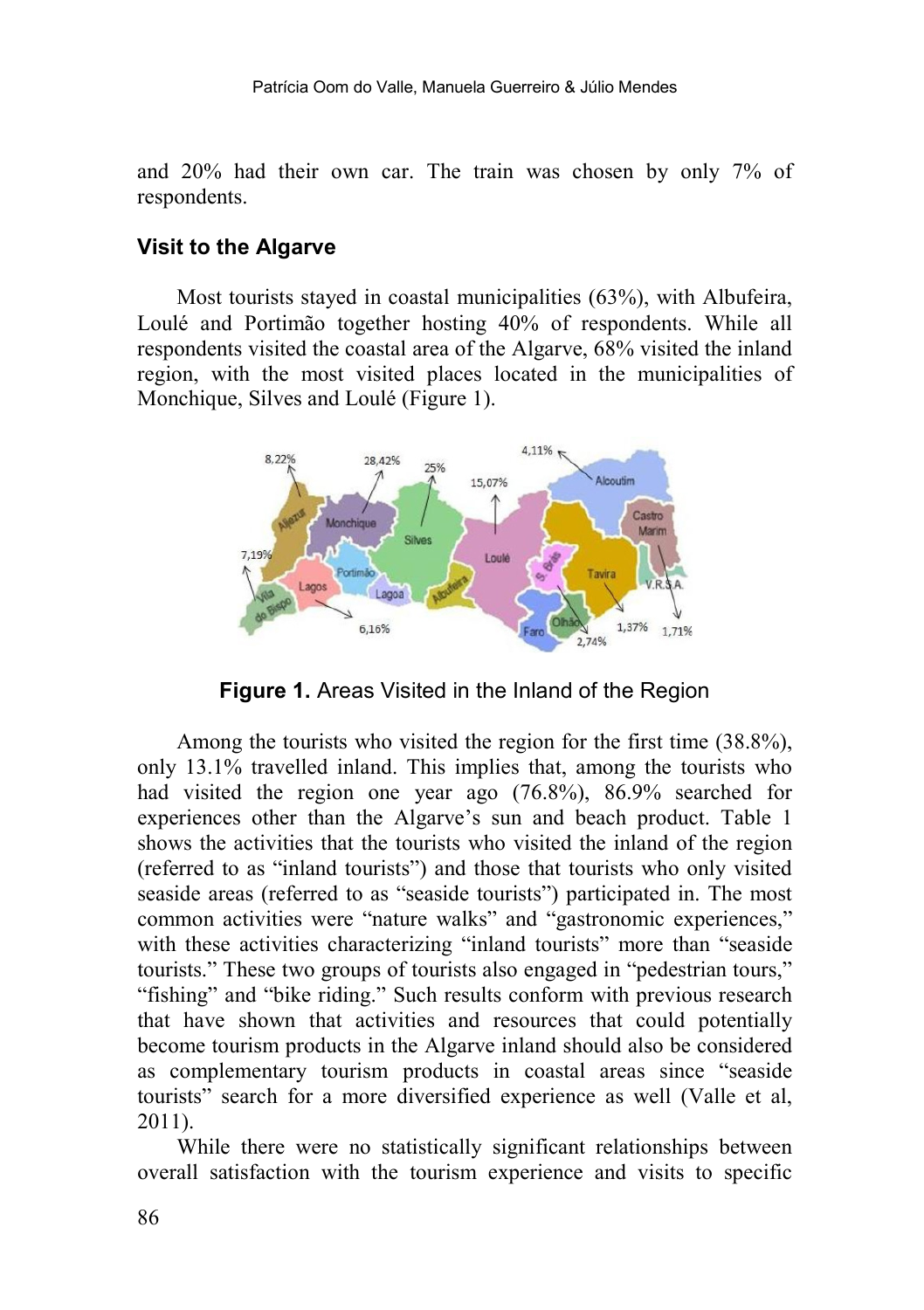locations within the Algarve inland (independence tests:  $p > 0.05$ ), recommendations to visit the region and repeated visits had statistically significant relationships with visiting the inland region (independence tests:  $p = 0.003$  and  $p = 0.000$ , respectively). The greatest intentions to recommend visits to the region were expressed by visitors to inland Algarve (88.8%). The percentage was slightly lower among tourists who were in coastal areas (76.7%). A large portion (86.4%) of tourists who visited the inland was favourable to the idea of repeating their visit. This intention was not equally present among those who stayed in coastal areas  $(70\%)$ .

| <b>Activities</b>       | <b>Inland tourists</b> | <b>Seaside tourists</b> |  |  |  |  |  |
|-------------------------|------------------------|-------------------------|--|--|--|--|--|
| Horseback riding        | $1.9\%$                | 2.5%                    |  |  |  |  |  |
| Fishing                 | 11.9%                  | $5.0\%$                 |  |  |  |  |  |
| <b>Safaris</b>          | $2.7\%$                | $0.8\%$                 |  |  |  |  |  |
| Hunting                 | $2.3\%$                | $3.3\%$                 |  |  |  |  |  |
| Nature walks            | 46.4%                  | 36.7%                   |  |  |  |  |  |
| Golf                    | 18.4%                  | 17.5%                   |  |  |  |  |  |
| Gastronomic experiences | $45.2\%$               | 22.5%                   |  |  |  |  |  |
| Agricultural activities | $3.1\%$                | $1.7\%$                 |  |  |  |  |  |
| Pedestrian tours        | 15.3%                  | 10.8%                   |  |  |  |  |  |
| Bike riding             | $10.0\%$               | 8.3%                    |  |  |  |  |  |
| Other                   | 18.4%                  | 10.0%                   |  |  |  |  |  |

**Table 1. Participation in Activities in the Algarve Region (Inland)** Tourists versus Seaside Tourists)

#### **Motivations**

Overall, eight motivations for tourists visiting the Algarve region were assessed through a 5-point Likert scale:  $1 - Not$  at all important,  $2 -$ Not very important,  $3$  – Indifferent,  $4$  – Important and  $5$  – Very important. The results showed that the most important reasons for selecting Algarve as a tourism destination were sun and beach, nature and rural landscape (Table 2). These reasons scored the highest in the categories important and very important (86.8% and 77.7%, respectively). Other important motives for visiting the region were to visit towns and monuments (59.4%) and to have gastronomy experiences (56.5%). Sport events and activities as well as health and beauty related activities were the least considered motivations (27.4% and 24.3%, respectively).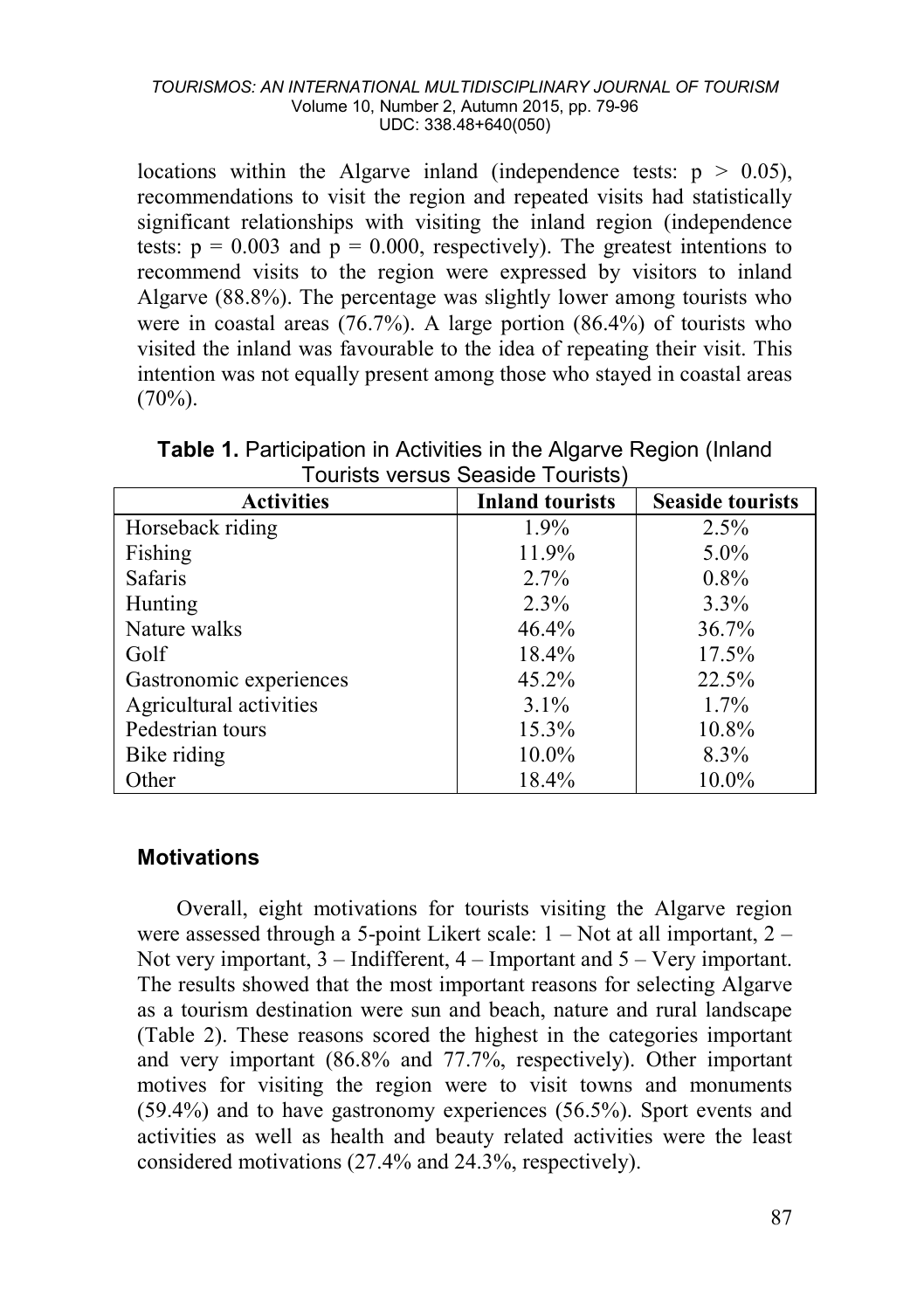| Responses on the Likert Scale)       |           |         |       |       |           |         |      |
|--------------------------------------|-----------|---------|-------|-------|-----------|---------|------|
| <b>Motivations</b>                   | $(1)+(2)$ | (3)     | (4)   | (5)   | $(4)+(5)$ | Total   | Mode |
| Nature and countryside               | 7.1%      | 15.2%   | 49.9% | 27.8% | 77.7%     | 100%    | 4    |
| Sun and beach                        | $6.0\%$   | $7.1\%$ | 47.5% | 39.3% | 86.8%     | 100%    |      |
| Cities, towns and<br>monuments       | 12.9%     | 27.8%   | 45.1% | 14.3% | 59.4%     | 100%    | 4    |
| To visit family and<br>friends       | 43.8%     | 17.4%   | 18.3% | 20.5% | 38.8%     | 100%    |      |
| Sport events and sport<br>activities | 48.0%     | 24.6%   | 16.9% | 10.5% | 27.4%     | 100%    |      |
| Gastronomy                           | 19.7%     | 23.9%   | 41.7% | 14.8% | 56.5%     | $100\%$ |      |
| Health and beauty                    | 46.6%     | 29.1%   | 21.5% | 2.8%  | 24.3%     | $100\%$ |      |
| Learn Portuguese                     | 37.6%     | 27.5%   | 24.8% | 10.1% | 34.9%     | 100%    |      |

**Table 2,** Motivations to Visit the Algarve (Distribution by

 $(1)$  = Not at all important; (2) = Not very important; (3) = Indifferent; (4) = Important; (5) = Very important

Table 3 further compares the motivations of tourists who visited the inland of Algarve with those that only visited the seaside. The table presents responses by the sum of categories 4 (important) and 5 (very important). The findings clearly illustrate that "inland tourists" valued nature and countryside more than "seaside tourists" (88.8% versus 82.6%). However, with the exception of "health and beauty," the former group valorised all motives strongly.

| <b>Table 3. Motivations to Visit the Algarve (Inland Tourists versus)</b> |  |  |  |  |  |  |
|---------------------------------------------------------------------------|--|--|--|--|--|--|
| Seaside Tourists)                                                         |  |  |  |  |  |  |
|                                                                           |  |  |  |  |  |  |

| <b>Motivations</b>     | <b>Overall</b> | <b>Inland</b> | <b>Seaside</b> |
|------------------------|----------------|---------------|----------------|
|                        | sample         | tourists      | tourists       |
| Nature and countryside | 77.7%          | 84.0%         | 63.3%          |
| Sun and beach          | 86.8%          | 88.8%         | 82.6%          |
| Cities, towns and      | 59.4%          | 64.8%         | 48.1%          |
| monuments              |                |               |                |
| To visit family and    | 38.8%          | 41.4%         | 32.7%          |
| friends                |                |               |                |
| Sport events and sport | 27.4%          | 27.9%         | 26.5%          |
| activities             |                |               |                |
| Gastronomy             | 56.5%          | 62.7%         | 41.6%          |
| Health and beauty      | 24.3%          | 23.3%         | 27.0%          |
| Learn Portuguese       | 34.9%          | 42.0%         | 18.8%          |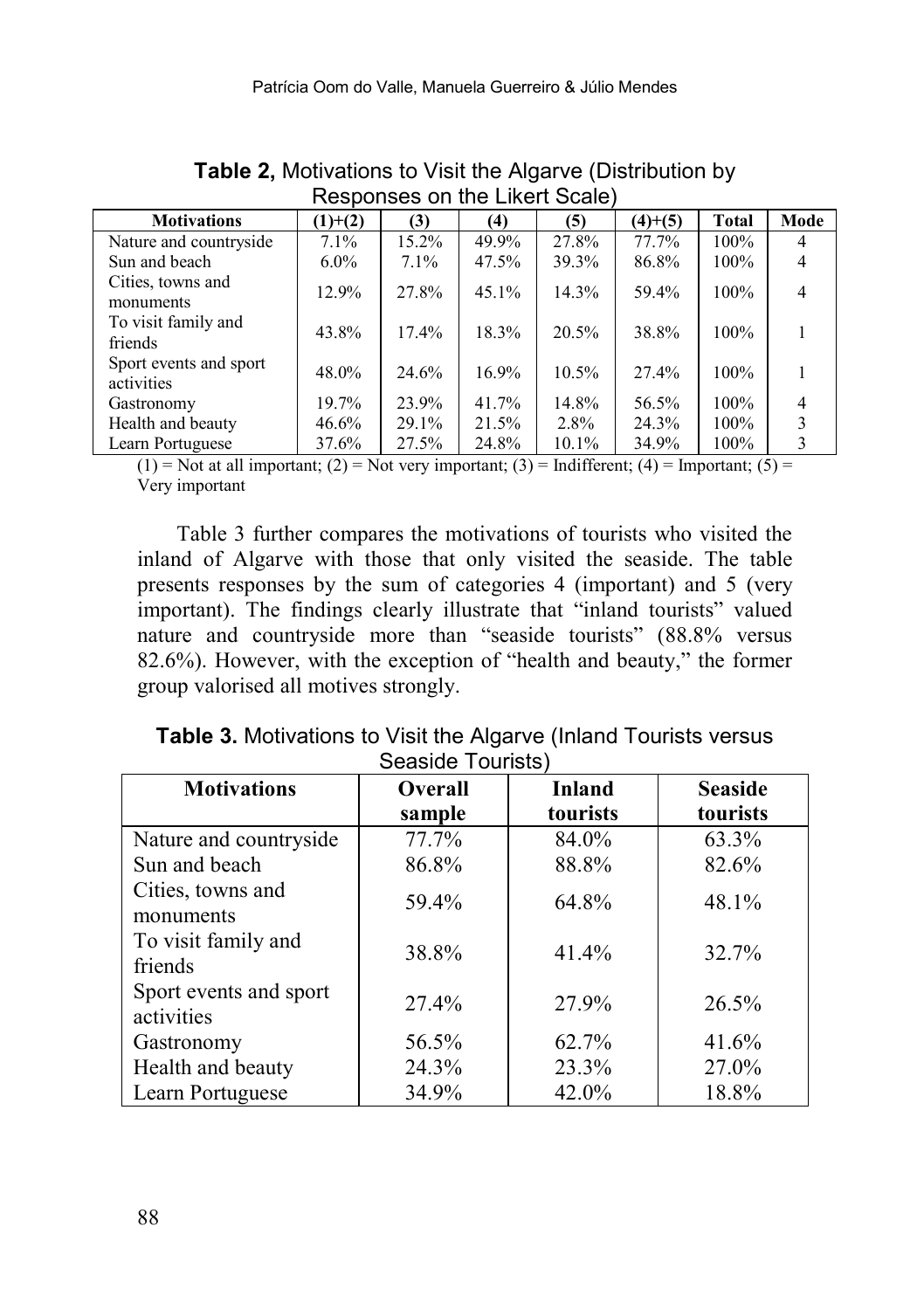#### **Environmental awareness**

To measure environmental awareness, the following five-point Likert scale was used:  $1 -$  Strongly disagree,  $2 -$  Disagree,  $3 -$  Indifferent,  $4 -$ Agree and  $5 -$  Strongly agree. For the purposes of data reduction, EFA was applied to the 15 items used to measure general environmental awareness. The use of this method provided four new dimensions (factors) that best represented the initial item, together accounting for 56% of the total variance. Both the Kaiser–Meyer–Olkin (KMO) measure of sampling adequacy and Bartlett's test of sphericity indicated that the data was suitable for an EFA (KMO =  $0.778$ ; Bartlett test:  $p = 0.000$ ). All items loaded reasonably strongly on one factor and the Cronbach's alphas reported acceptable values, as summarized in Table 4. Taking into account the meaning of the corresponding items with higher loadings, factors were labelled as Man over nature, Limits of nature, Balance of nature and Need of a lifestyle change. These results are somewhat consistent with previous findings on general environmental awareness. Table 4 shows the results from the EFA and some descriptive statistics, including the percentage of responses in the response categories "agree" plus "strongly agree" (within the overall sample, among "inland tourists" only and among "seaside tourists" only), the mode and the median for each item (the numbers in parentheses).

| Dooonpuvo Olallouos                                                                                   |          |                |          |          |  |  |
|-------------------------------------------------------------------------------------------------------|----------|----------------|----------|----------|--|--|
| Items and Factors                                                                                     | Loadings | Overall        | Inland   | Seaside  |  |  |
|                                                                                                       |          | sample         | tourists | tourists |  |  |
| <b>Man over nature</b> (alpha = $0.746$ )                                                             |          | 32.7%          | $30.4\%$ | 37.5%    |  |  |
| 1. Humans will eventually learn enough about<br>how nature works to be able to control it             | 0.714    | 45.1%<br>(4/3) | 44.7%    | 45.0%    |  |  |
| 2. Humans were meant to rule over the rest of<br>nature                                               | 0.663    | 21.2%<br>(2/2) | 16.4%    | 31.9%    |  |  |
| 3. Humans have the right to modify the natural<br>environment to suit their needs                     | 0.663    | 33.5%<br>(2/2) | 31.0%    | 38.4%    |  |  |
| 4. Human ingenuity will insure that we do not<br>make the earth unliveable                            | 0.660    | 45.8%<br>(4/3) | 48.2%    | 40.9%    |  |  |
| 5. The balance of nature is strong enough to<br>cope with the impacts of modern industrial<br>nations | 0.630    | 21.2%<br>(2/2) | 17.3%    | 29.7%    |  |  |
| 6. The so-called "ecological crisis" facing<br>humankind has been greatly exaggerated                 | 0.576    | 29.6%<br>(2/3) | 24.9%    | 39.3%    |  |  |
| <b>Limits of nature</b> (alpha = $0.653$ )                                                            |          | 73.6%          | 77.5%    | 64.2%    |  |  |

**Table 4.** Environmental Awareness Items, *Loadings* from EFA and Descriptive Statistics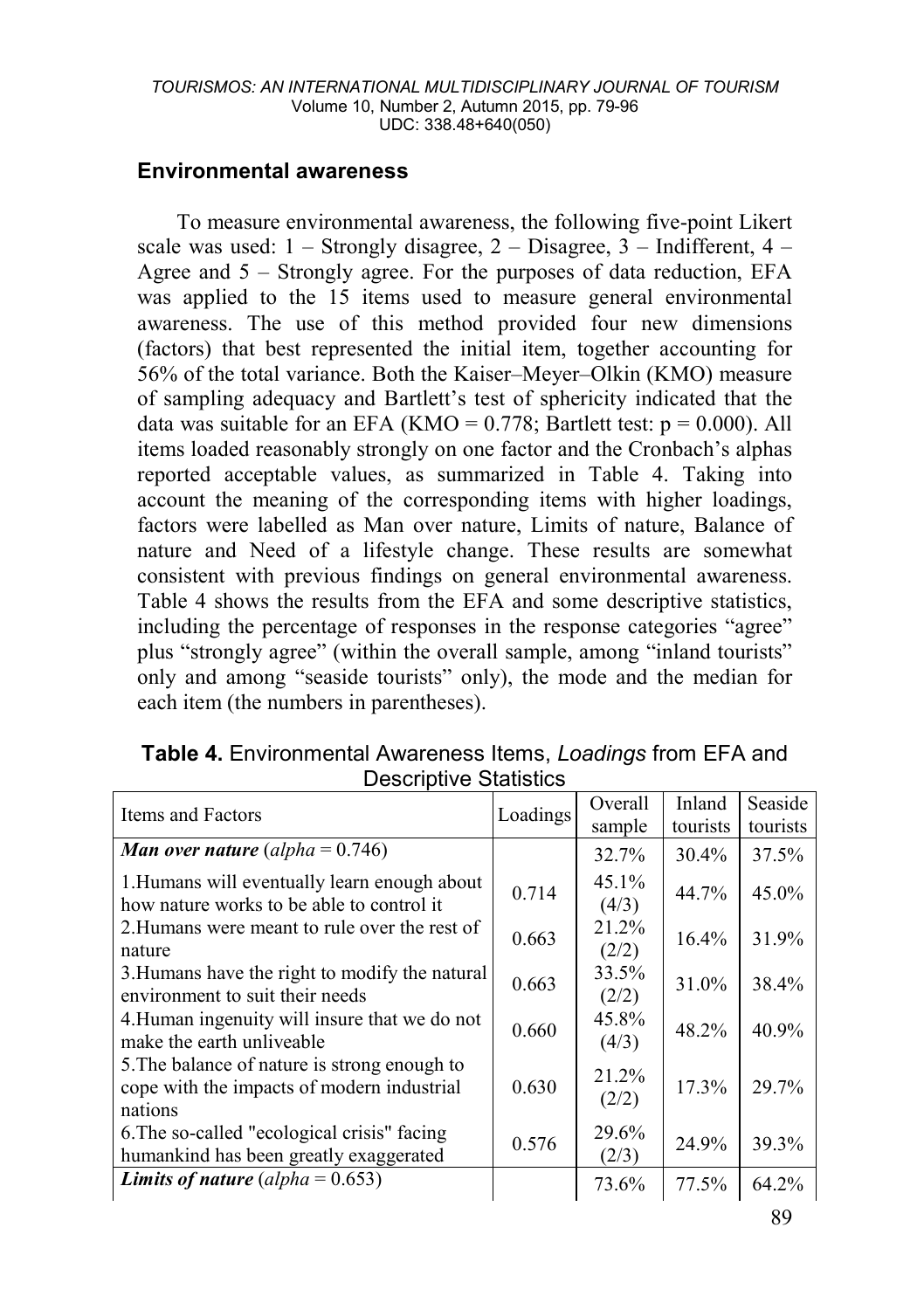| 7. When humans interfere with nature, it often<br>produces disastrous consequences                          | 0.704    | 76.6%<br>(4/4) | 80.1% | 67.9% |
|-------------------------------------------------------------------------------------------------------------|----------|----------------|-------|-------|
| 8. Humans are severely abusing the<br>environment                                                           | 0.676    | 78.1%<br>(4/4) | 83.4% | 65.5% |
| 9. If things continue on their present course,<br>we will soon experience a major ecological<br>catastrophe | 0.584    | 66.2%<br>(4/4) | 69.0% | 59.3% |
| <b>Balance of nature</b> (alpha = $0.673$ )                                                                 |          | 81.0%          | 83.6% | 75.0% |
| 10. Plants and animals have as much right as<br>humans to exist                                             | 0.769    | 84.0%<br>(4/4) | 86.1% | 78.9% |
| 11. Despite our special abilities, humans are<br>still subject to the laws of nature                        | 0.687    | 82.8%<br>(4/4) | 86.5% | 74.5% |
| 12. The balance of nature is very delicate and<br>easily upset                                              | 0.590    | 76.1%<br>(4/4) | 78.2% | 71.7% |
| <i>Need of a lifestyle change (alpha</i> = $0.727$ )                                                        |          | 61.8%          | 63.7% | 57.0% |
| 13. The earth is like a spaceship with very<br>limited room and resources                                   | 0.722    | 61.4%<br>(4/4) | 63.1% | 55.4% |
| 14. The earth has plenty of natural resources if<br>we just learn how to develop them                       | $-0.580$ | 79.9%<br>(4/4) | 81.4% | 77.0% |
| 15. We are approaching the limit of the number<br>of people the earth can support                           | 0.564    | 44.1%<br>(4/3) | 46.7% | 38.5% |

Factor 1 was labelled as Man over nature because it included items related to the legitimacy of human dominion over nature. High values for this factor would suggest that tourists expressed beliefs that humankind has the right to modify the natural environment and to rule over the rest of nature. Overall, agreement with the items included in this factor was low, ranging from 21.2% (in items 2 and 5) to 45.8% (in item 4). The last two columns of Table 3 show that "inland tourists" reported lower levels of agreement with this factor than "seaside tourists" (30.4% versus 37.5%), meaning the former group possessed a more environmentally friendly attitude regarding this dimension.

Factor 2, referred to as Limits of nature, included items expressing the idea that the exploration of environmental resources has limits that, once surpassed, can produce catastrophic consequences. Overall, tourists demonstrated high levels of agreement with the items included in this factor, ranging from 66.2% (in item 9) to 78.1% (in item 8). However, "inland tourists" expressed higher levels of agreement with this factor than "seaside tourists" (77.5% versus 64.2%), which implies that the former had a more positive environmental attitude concerning this dimension.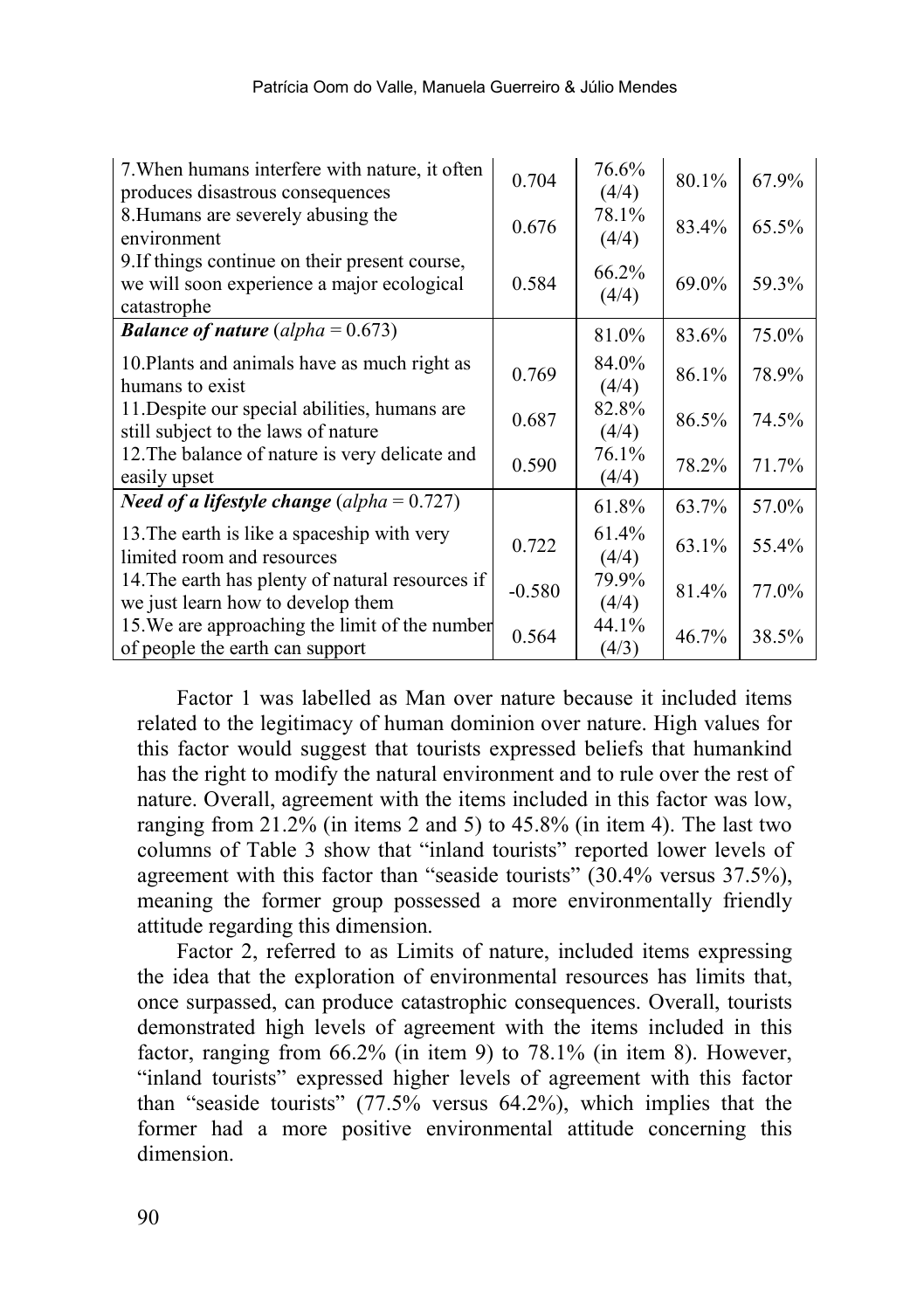Factor 3 was named Balance of nature, and encompassed items that indicated the fragility of the balance of nature. This factor had the highest consistency among responses; the overall sample reported high levels of agreement with all items, ranging from 76.1% (in item 12) to 84.0% (in item 10). As in the previous factor, "inland tourists" expressed higher levels of agreement on this factor than "seaside tourists" (83.6% versus 75.0%), which suggests that the former had a more environmentally friendly attitude based on this dimension.

Finally, Factor 4 was labelled as Need of a lifestyle change because it included items that reflected the importance of considering the capacity of the planet in terms of available space and resources. In this factor, items 13 and 15 had lower levels of agreement than those included in factors 2 and 3 but still indicated an environmentally friendly attitude, which was reinforced by the high level of agreement in item 14. As in factors 2 and 3, "inland tourists" exhibited higher levels of agreement with this factor than "seaside tourists" (63.7% versus 57.0%), which shows that the former were more environmentally aware in this dimension.

#### **CONCLUSION AND RESEARCH IMPLICATIONS**

In contrast to the belief that the *sun and beach* product is the main motivator for tourists to visit the Algarve, the present study showed that natural and rural landscapes, gastronomy, cities, towns and monuments are also important attractions (78%, 57% and 60%, respectively). Moreover, the results showed a stronger valorisation of nature and countryside among "inland tourists" compared to "seaside tourists." Another relevant point was that nature-based walks and gastronomyrelated experiences were considered as favourite activities for tourists visiting inland Algarve. Also of note was that intentions to recommend the region to others and to revisit the region had a statistically significant positive relationship with visiting the inland.

These results support a new reality that must be acknowledged in order to meet the needs of new market segments that have not, so far, been considered in the DMO's communication strategies. Therefore, a concluding remark on the promotion of this destination is warranted. In particular, this study has implications in terms of design, development and promotion of new products to the region of Algarve. In effect, the study's findings suggest that it would not be sustainable to promote the destination exclusively with a focus on the *sun and beach* product. More than ever, it is justified that the DMOs endorse an integrated management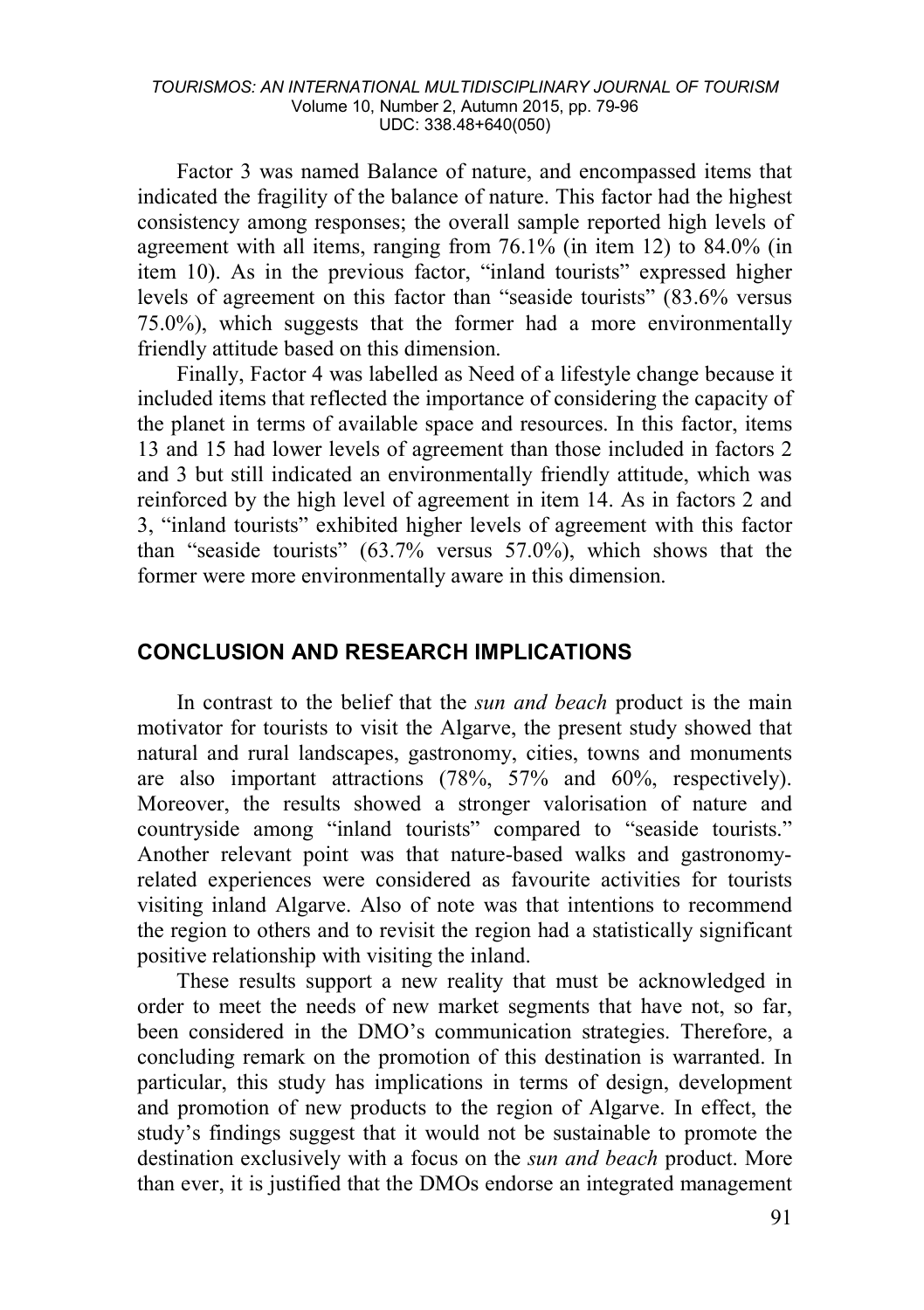of new products with existing ones, in order to effectively achieve the new tourists' expectations. In this sense, it would be necessary to reposition the strategy for the Algarve by differentiating it from the competition based on an integrated offer of sun and beach, nature, culture and gastronomy. As in many other times and circumstances, substantive decisions on this issue are necessary, taking advantage of all the opportunities offered by the market and intending to plan the future of the Algarve destination with vision, wisdom and good sense.

Another important finding from this study was that tourists visiting the Algarve reported a strong environmental awareness, as demonstrated by their recognition of the balance and limits of nature and the importance of considering these environmental limits. Moreover, tourists recognized that there are limits on the supremacy of man over nature. Another important finding was that the sense of responsibility to the environment was stronger among "inland tourists" compared to "seaside tourists." In other words, tourists who sought the interior of this region adhered more strongly to the values and beliefs represented on the NEP Scale. It could be assumed that these tourists were also more aware of the problems of nature and the need for its conservation, or even the need to practice more environmentally and culturally sustainable forms of tourism. This is an important finding since it shows that nature-based tourism in the Algarve is not a myth, but is, instead, a type of tourism that should receive more attention from individuals who are responsible for managing and promoting the destination. This information is particularly important for providing the necessary input to the development of strategies for repositioning the destination, either in terms of new product proposals, or of more effective communication with target audiences (current and potential).

At last, some research topics emerge from this study's findings. Firstly, it would be important to understand the functioning and the dynamics of regional and local partnerships. This would facilitate the design and implementation of programs and strategies in tourist destinations, able to promote new tourist products, integrated with the more traditional ones. Secondly, the issue of positioning and repositioning the anchor tourist products in destinations also deserves more research attention. At last, a deeper understanding of nature-based tourists, including their demand patterns, competing destinations, source markets, socio-economic characteristics and motivations to choose this type of destination, is required.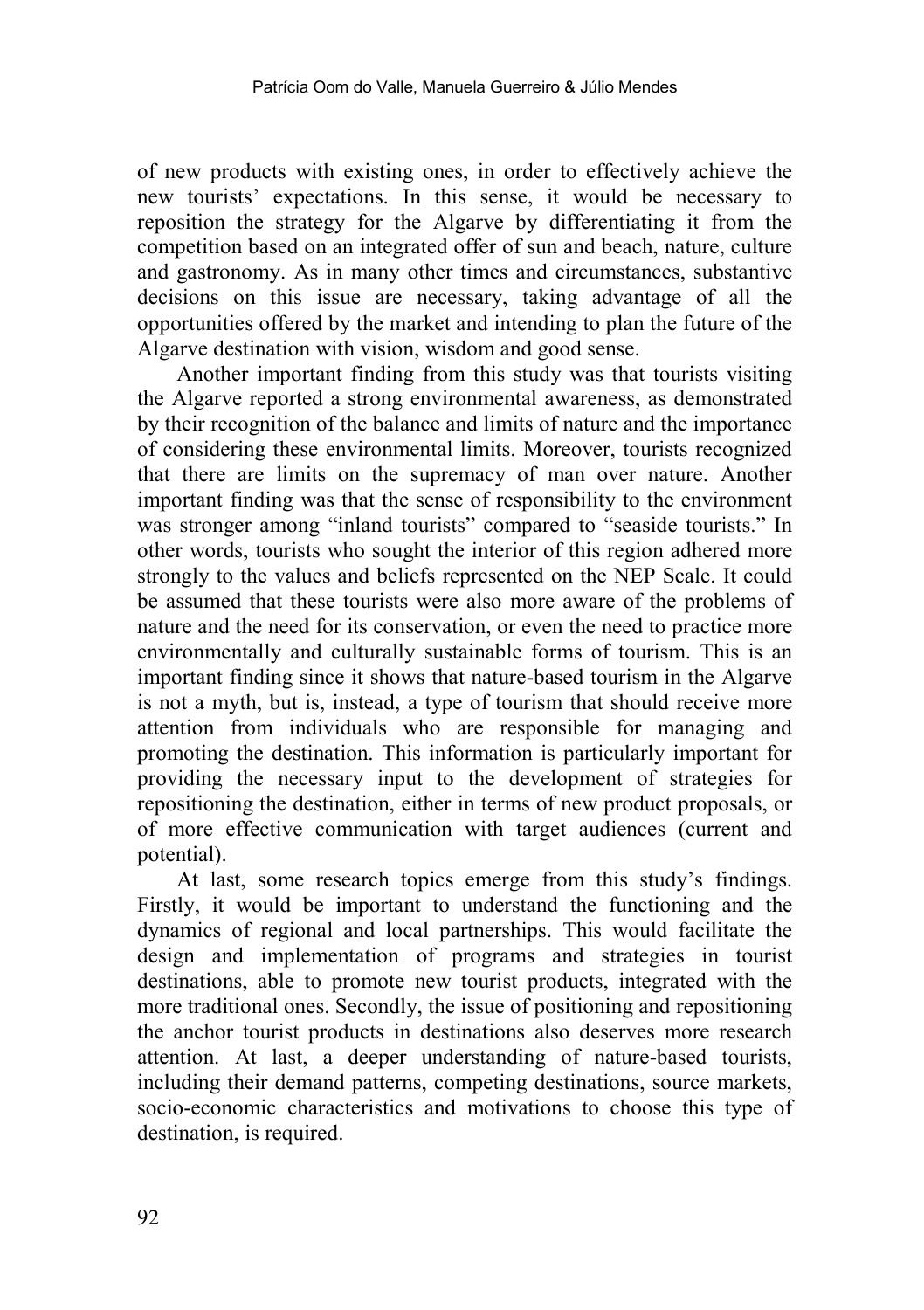#### **REFERENCES**

- Akama, J. & Kieti, D. (2003) Measuring tourist satisfaction with Kenya's wildlife safari: A case study of Tsavo West National Park, *Tourism Management*, Vol. 24, No.1, pp. 73-81.
- Albrecht, T.L. (1997) Defining social marketing: 25 years later, *Social Marketing Quarterly, Special Issue*, Vol. 3, No. 3-4, pp. 21-23.
- Boo, E. 1990 Ecotourism: The Potentials and Pitfalls, Vol. 1, Michigan, World Wildlife Fund.
- Buckley, R. (2007). Adventure tourism products: price, duration, size, skill, remoteness, *Tourism Management*, Vol. 28, No. 6, pp. 1428-1433.
- Dolnicar, S. (2010) Identifying tourists with smaller environmental footprints, *Journal of Sustainable Tourism*, Vol. 18, No.6, pp. 717-734.
- Dolnicar, S., Crouch, G. & Long, P. (2008) Environment-friendly tourists: What do we really know about them? *Journal of Sustainable Tourism*, Vol. 16, No.2, pp. 197-210.
- Dunlap, R.E. & Van Liere, K.D. (1984) Commitment to the dominant social paradigm and concern for environmental quality, *Social Science Quarterly*, pp. 1013-1032.
- Dunlap, R.E. & Van Liere, K.D. (1978) The new environmental paradigm, *Journal of Environmental Education*, Vol. 9, pp. 10-19.
- Eadington, W.E & Smith, V.L. (1992). The emergence of alternative forms of tourism, in *Tourism Alternatives: Potentials and Problems in the Development of Tourism*, (Eds) V.L. Smith and W.E., John Wiley and Sons, Eadington, Chicester, pp. 1-12.
- Figgis, P. (1993). Eco-tourism: special interest or major direction? *Habitat Australia*, Vol. 21, 8-12.
- Filion, F. L., Foley, J.P., Jacquemot, A. J. & Munasinghe, M. (1994). The economics of global ecotourism, in *Protected Area Economics and Policy: Linking Conservation and Sustainable Development*, (Ed) M. Munasinghe, The World Bank, Washington, pp. 235-252.
- [Gale, T. \(2005\)](http://www.sciencedirect.com/science?_ob=ArticleURL&_udi=B6V7Y-4V18M1T-9&_user=2459650&_coverDate=10%2F31%2F2008&_alid=844419642&_rdoc=1&_fmt=full&_orig=search&_cdi=5855&_sort=d&_docanchor=&view=c&_ct=1&_acct=C000057388&_version=1&_urlVersion=0&_userid=2459650&md5=d7855bd50ee31441482ea208550df40b#bbib28#bbib28). Modernism, post-modernism and the decline of British seaside resorts as long holiday destinations: A case study of Rhyl, North Wales, *Tourism Geographies*, Vol. 7, pp. 86-112.
- Higgings, B.R. (1996). The global structure of the nature tourism industry: ecotourists, tour operators, and local businesses, *Journal of Travel Research*, Vol. 35, No.2, pp. 11-18.
- Khan, M.M. & Su, K.D. (2003). Service quality expectations of travelers visiting Cheju Island in Korea, *Journal of Ecotourism*, Vol. 2, No. 2, pp. 114-125.
- [Lindberg,](http://www.google.pt/search?hl=pt-PT&tbo=p&tbm=bks&q=inauthor:%22Kreg+Lindberg%22&source=gbs_metadata_r&cad=6) K. & [Hawkins,](http://www.google.pt/search?hl=pt-PT&tbo=p&tbm=bks&q=inauthor:%22Donald+E.+Hawkins%22&source=gbs_metadata_r&cad=6) D. E. (1993). Ecotourism: A Guide for Planners and Managers. Vermont, The Ecotourism Society.
- Maloney, M.P. & Ward, M.P. (1973). Ecology: Let's hear from the people. An objective scale for the measurement of ecological attitudes and knowledge, *American Psychologist*, Vol. 28, pp. 583-586.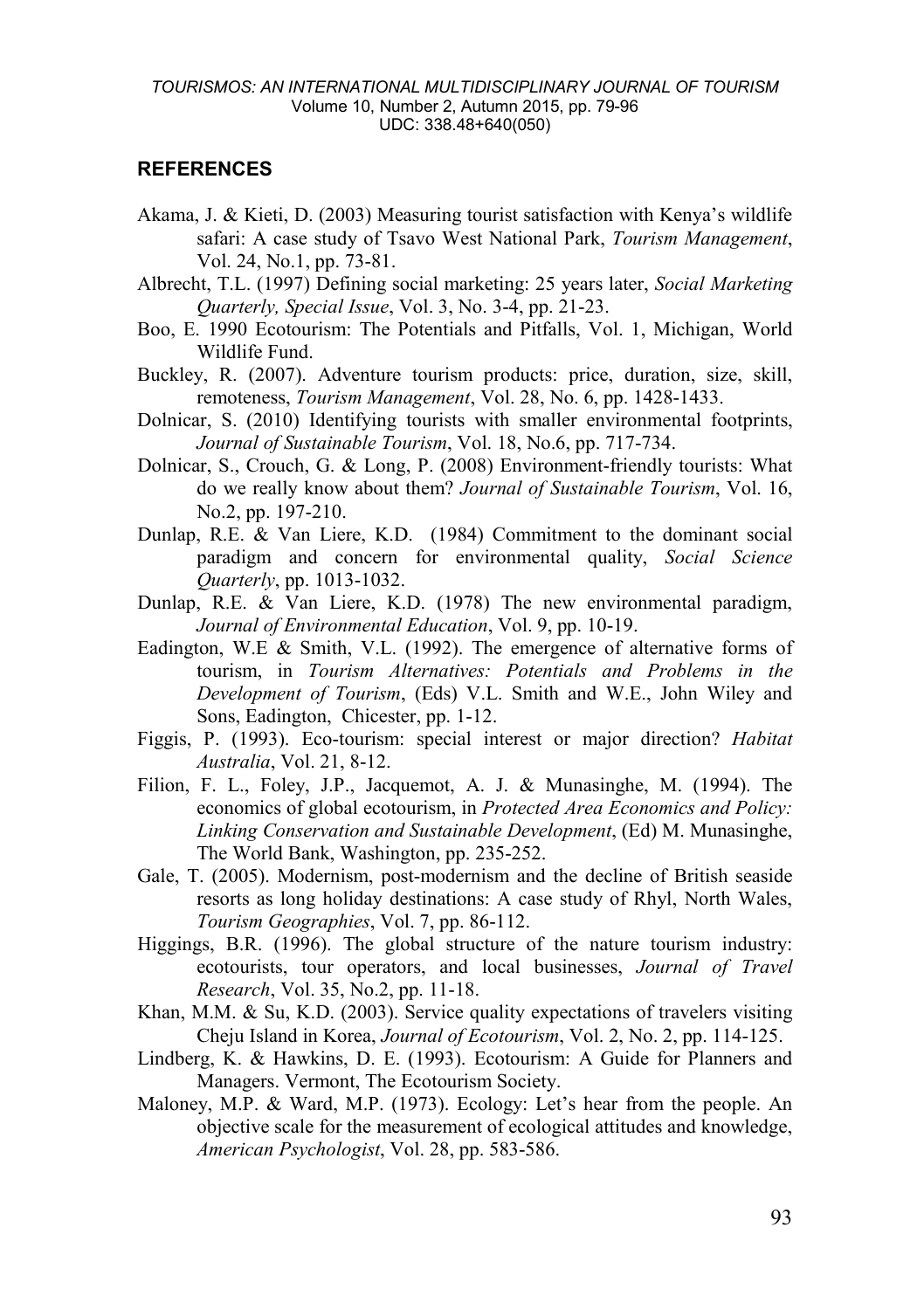- Maloney, M.P., Ward, M.P. & Braucht, G.N. (1975). A revised scale for the measurement of ecological attitudes and knowledge. *American Psychologist*, Vol. 30, pp. 787-790.
- McKercher, B. (1996). Differences between tourism and recreation in parks, *Annals of Tourism Research*, Vol.23, No.3, pp. 563-575.
- Mehmetoglu, M. (2010) Factors influencing the willingness to behave environmental friendly at home and holiday settings, *Scandinavian Journal of Hospitality and Tourism*, Vol.10, No.4, pp. 430-447.
- Mendes, J., Valle, P. & Guerreiro, M. (2011). Destination image and events: A structural model for the Algarve case, *Journal of Hospitality Marketing and Management*, Vol.19, No.3/4, pp. 366-384.
- Neto, F. (2003). A new approach to sustainable tourism development: moving beyond environmental protection, *Natural Resources Forum*, Vol.27, No.3, pp. 212-222.
- Noe, F.P. & Snow, R. (1990). The new environmental paradigm and further scale analysis, *Journal of Environmental Education*, Vol.21, No4, pp. 20-26.
- PENT (2013) Plano Estratégico Nacional de Turismo, Ministério da Economia e Available at [www.turismodeportugal.pt](http://www.turismodeportugal.pt/) (accessed 17 January 2013).
- Poon, A. (1993) Tourism, Technology and Competitive Strategies. Wallingford, CAB International.
- Sedmak, G. & Mihalic, T. (2008) Authenticity in mature seaside resorts, *[Annals of](http://www.sciencedirect.com/science/journal/01607383)  [Tourism Research](http://www.sciencedirect.com/science/journal/01607383)*, Vol.35, No.4, pp. 1007-1031.
- Shetzer, L., Stackman, R.W. & Moore, L.F. (1991). Business environmental attitudes and the new environmental paradigm, *Journal of Environmental Education,* Vol.22, pp. 14-21.
- Stern, P.C., Dietz, T. & Guagnano, G.A. (1995). The New Ecological Paradigm in Social-Psychology Context, *Environment and Behavior*, Vol.26, No.6, pp. 723-743.
- Swarbrooke, J. (1999). Sustainable Tourism Management. Wallingford, CAB International.
- Tangeland, T. & Aas, Ø. (2011). Household composition and the importance of experience attributes of nature based tourism activity products - A Norwegian case study of outdoor recreationists. *Tourism Management*, Vol.32, pp. 822-832.
- Tangeland, T., Vennesland, B. & Nybakk, E. (2013) Second-home owners' intention to purchase nature-based tourism activity products e A Norwegian case study, *Tourism Management*, 1-13, 364-376.
- TIES (2007). Fact sheet: Global ecotourism. The international ecotourism society. Available at<http://www.box.net/shared/static/eaukonjc0a.pdf> (accessed 4 February 2013).
- Urry, J. (1990.) The Tourist Gaze. Leisure and Travel in Contemporary Societies. London, Sage.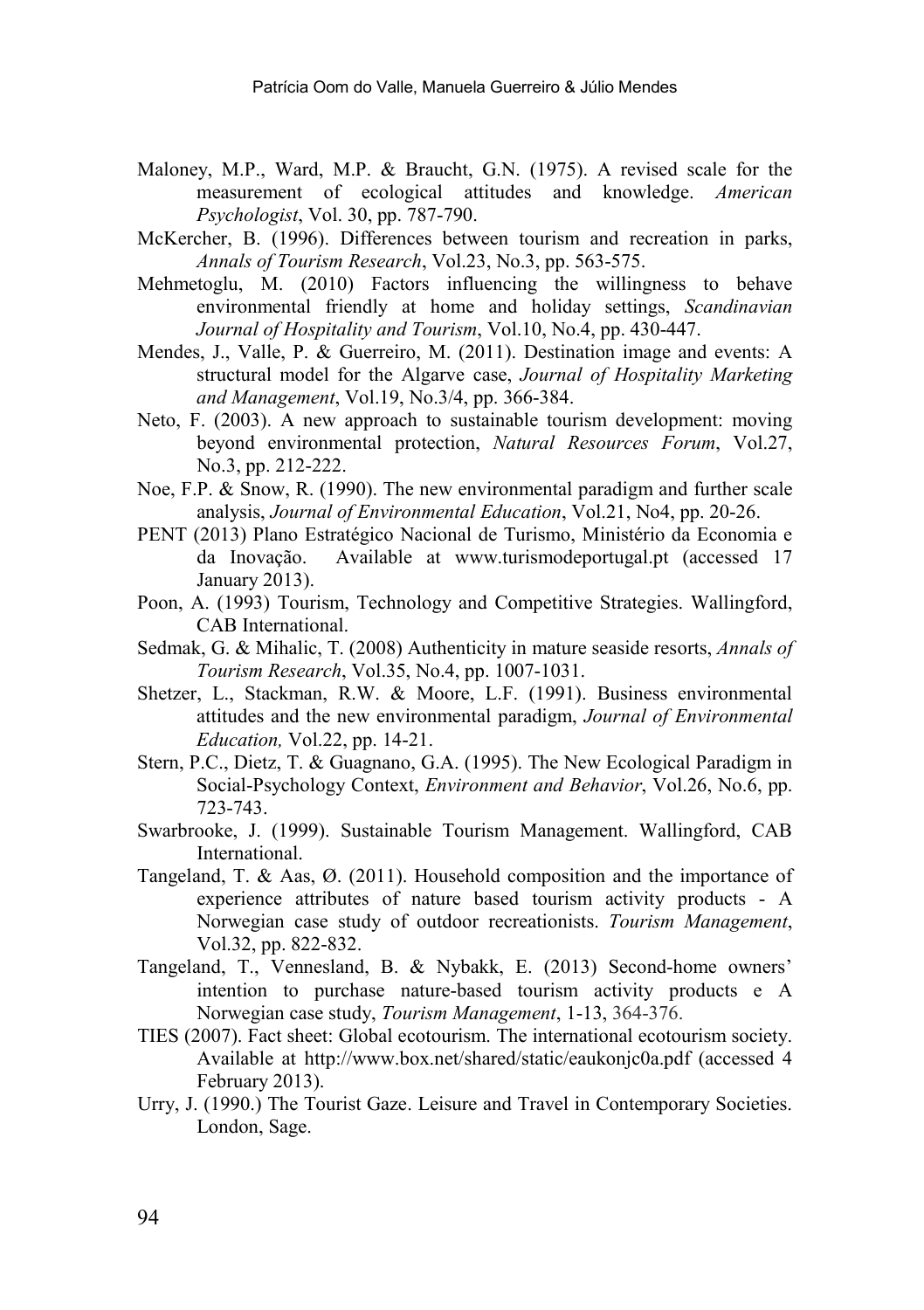- Valle, P., Guerreiro, M & Mendes, J. (2010). Sustainable cultural events based on marketing segmentation: The case of Faro capital of culture, *PASOS Journal of Tourism and Cultural Heritage,* Vol. 8, No. 3, pp. 91-104.
- Valle, P., Guerreiro, M., Mendes, J. & Silva, J. (2011) The cultural offer as a tourist product in coastal destinations: The case of the Algarve, Portugal, *Tourism and Hospitality Research*, Vol. 11, No. 4, pp. 233-247.
- Valle, P., Pintassilgo, P., Matias, A. & André, F. (2012). Tourist attitudes towards an accommodation tax earmarked for environmental protection: A survey in the Algarve, *Tourism Management*, Vol. 33, No.6, pp. 1408-1416.
- Valle, P., Rebelo, E., Reis, E. & Menezes, J. (2005). Combining behavioral theories to predict recycling participation, *Environment and Behavior*, Vol. 37, No. 3, pp. 364-396.
- Valle, P., Reis, E., Menezes, J. & Rebelo, E. (2004). Behavioral determinants of household recycling participation: The Portuguese case, *Environment and Behavior*, Vol. 36, No. 4, pp. 505-540.
- Valle, P., Silva, J.A., Mendes, J. & Guerreiro, M. (2006) Tourist satisfaction and destination loyalty intention: A structural and categorical analysis, *International Journal of Business Science and Applied Management*, Vol. 1, No.1, pp. 25-44.
- Vining, J. & Ebreo, A. (1992). Predicting recycling behavior from global and specific environmental attitudes and changes in recycling opportunities, *Journal of Applied Social Psychology*, Vol. 22, No. 2, pp. 1580-1607.
- Weigel, R. & Weigel, J. (1978). Environmental concern: The development of a measure, *Environment and Behavior*, Vol. 10, pp. 3-15.
- Williams, C & Buswell, J. (2003). Service Quality in Leisure and Tourism, CABI Publishing, Oxon.
- Wilson, A. (1992). Culture of Nature. Oxford, Blackwell.
- World Tourism Organization (2002). Eco-tourism market reports. Available at [http://pub.unwto.org/epages/Store.sf/?ObjectPath=/Shops/Infoshop/Produc](http://pub.unwto.org/epages/Store.sf/?ObjectPath=/Shops/Infoshop/Products/1245%20/SubProducts/1245-1) [ts/1245 /SubProducts/1245-1](http://pub.unwto.org/epages/Store.sf/?ObjectPath=/Shops/Infoshop/Products/1245%20/SubProducts/1245-1) (accessed 10 April 2013).

#### **ACKNOWLEDGEMENTS**

This paper is partially financed by FCT – Foundation for Science and Technology.

*SUBMITTED: JAN 2015 REVISION SUBMITTED: JUL 2015 ACCEPTED: AUG 2015 REFEREED ANONYMOUSLY*